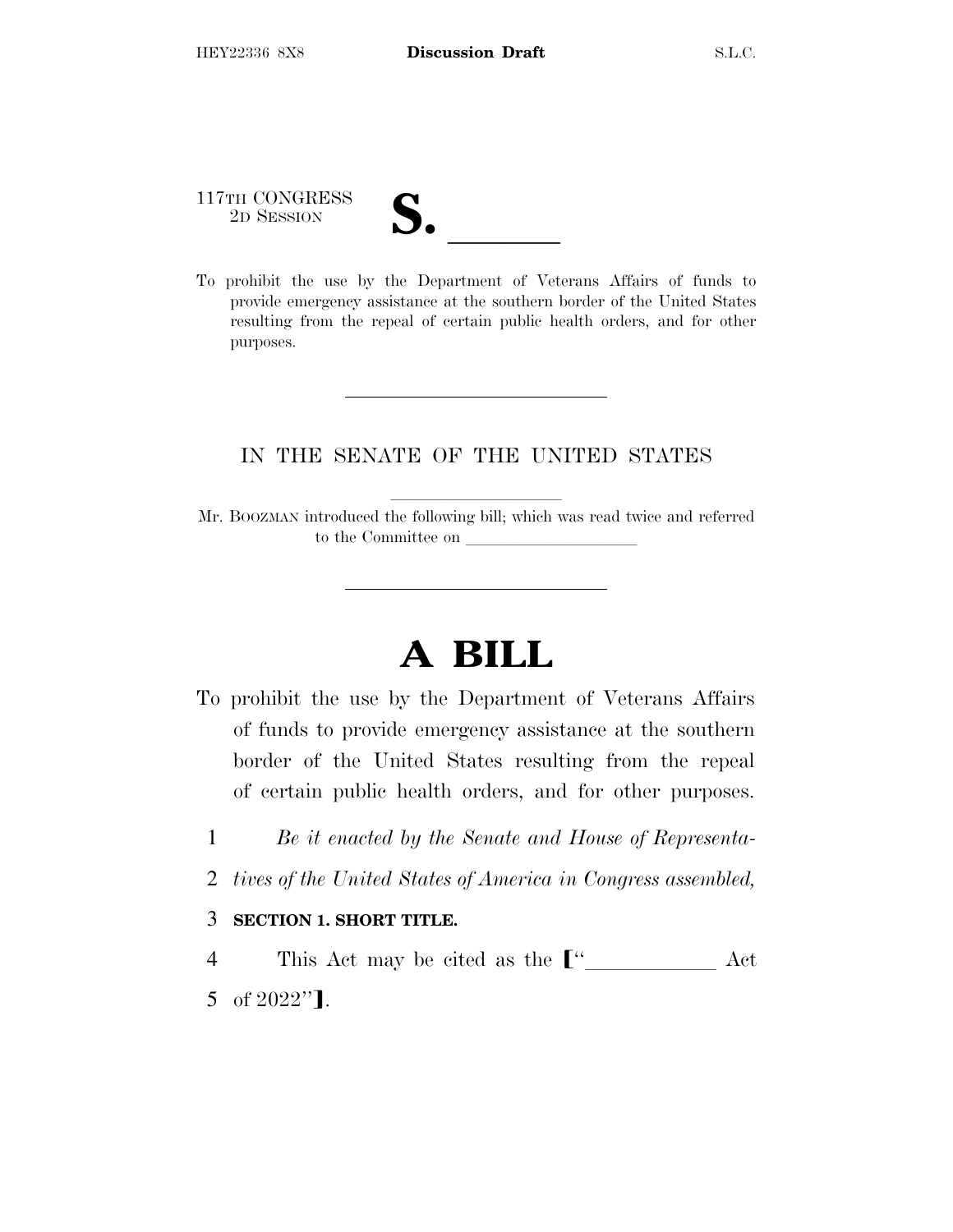$\mathfrak{D}$ 

 **SEC. 2. PROHIBITION ON USE OF FUNDS BY DEPARTMENT OF VETERANS AFFAIRS TO PROVIDE EMER- GENCY ASSISTANCE AT THE SOUTHERN BOR- DER OF THE UNITED STATES RESULTING FROM THE REPEAL OF CERTAIN PUBLIC HEALTH ORDERS.** (a) I<sup>N</sup> GENERAL.—The Secretary of Veterans Affairs

 may not obligate or expend any amounts to provide emer- gency assistance in response to an emergency at the south- ern border directly resulting from the repeal of an order specified in subsection (b).

 (b) ORDER SPECIFIED.—An order specified in this subsection is any of the following:

 (1) The Order issued by the Director of the Centers for Disease Control and Prevention on Au- gust 2, 2021, entitled ''Public Health Reassessment and Order Suspending the Right To Introduce Cer- tain Persons From Countries Where a Quarantin- able Communicable Disease Exists'' (86 Fed. Reg. 42828).

 (2) The Order issued by the Director of the Centers for Disease Control and Prevention on April 1, 2022, entitled ''Public Health Determination and Order Regarding Suspending the Right To Intro-duce Certain Persons From Countries Where a